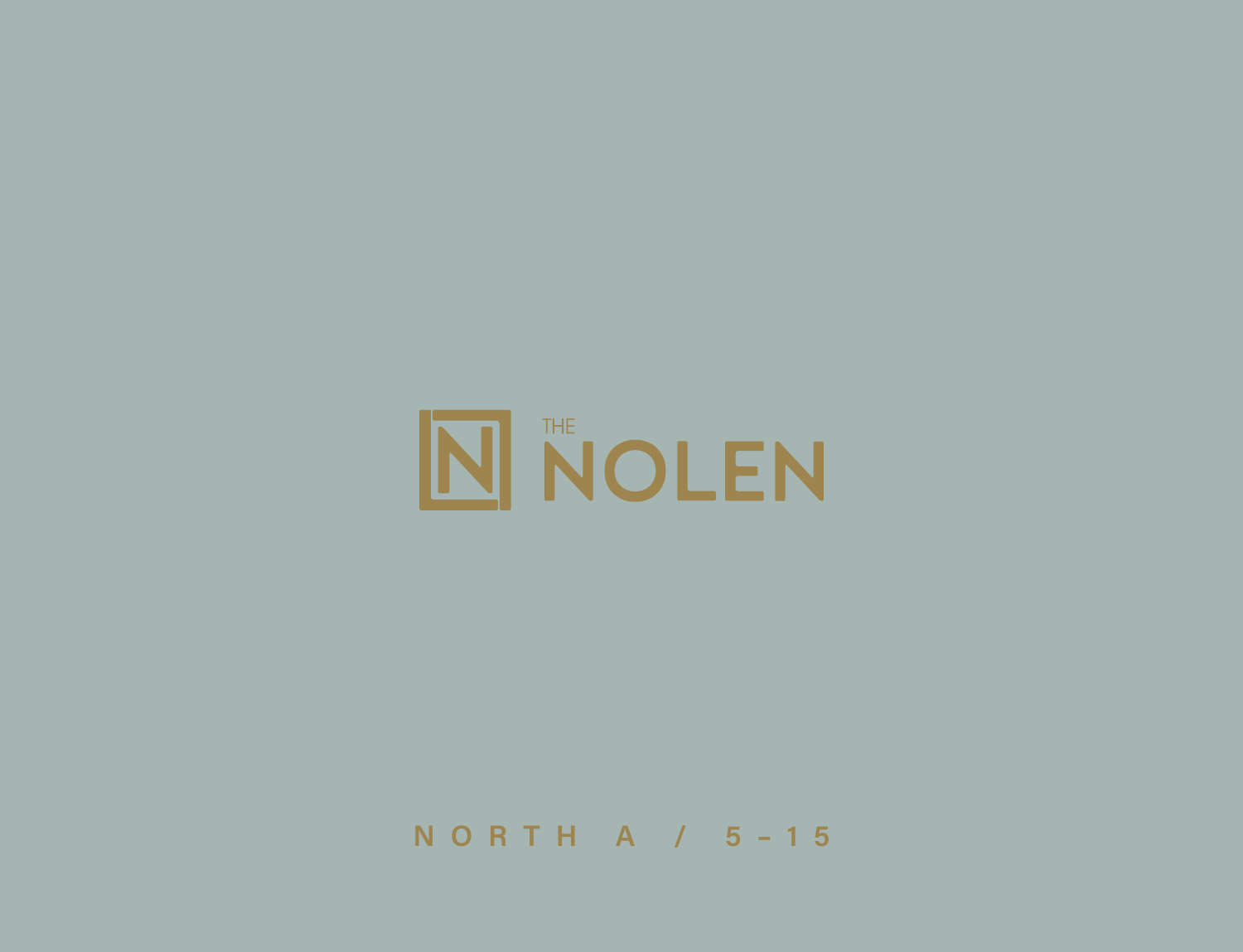All dimensions are approximate. The floor plan is subject to change without notice. The seller reserves the absolute right, in its sole judgment and discretion, to substitute appliances, materials, fixtures and equipment o for those specified. There are various methods of calculating the total square footage of a condominium unit, and depending on the method of calculation, the quoted square footage of a condominium unit may vary more than a The total condominium square footages as shown in this brochure are based on the "Architectural Method" of measurement which measures the exterior perimeter of the condominium unit, and also includes interior columns and f of demising walls. The method for calculating residential square footage used in marketing materials is different than the method used for calculating residential square footage in the condominium documents. Please see the Condominium for more information. The model shown includes options and upgrades that are not a part of a base residence pricing.

## **NORTH A** Residences 5-15

| <b>3 BEDROOMS / 3 BATHS</b> |          |
|-----------------------------|----------|
| <b>INTERIOR SQ. FT.</b>     | 2,156 SF |
| <b>EXTERIOR SQ. FT.</b>     | 341 SF   |
| <b>TOTALS SQ. FT.</b>       | 2,479 SF |





## **LIFE INSPIRED**